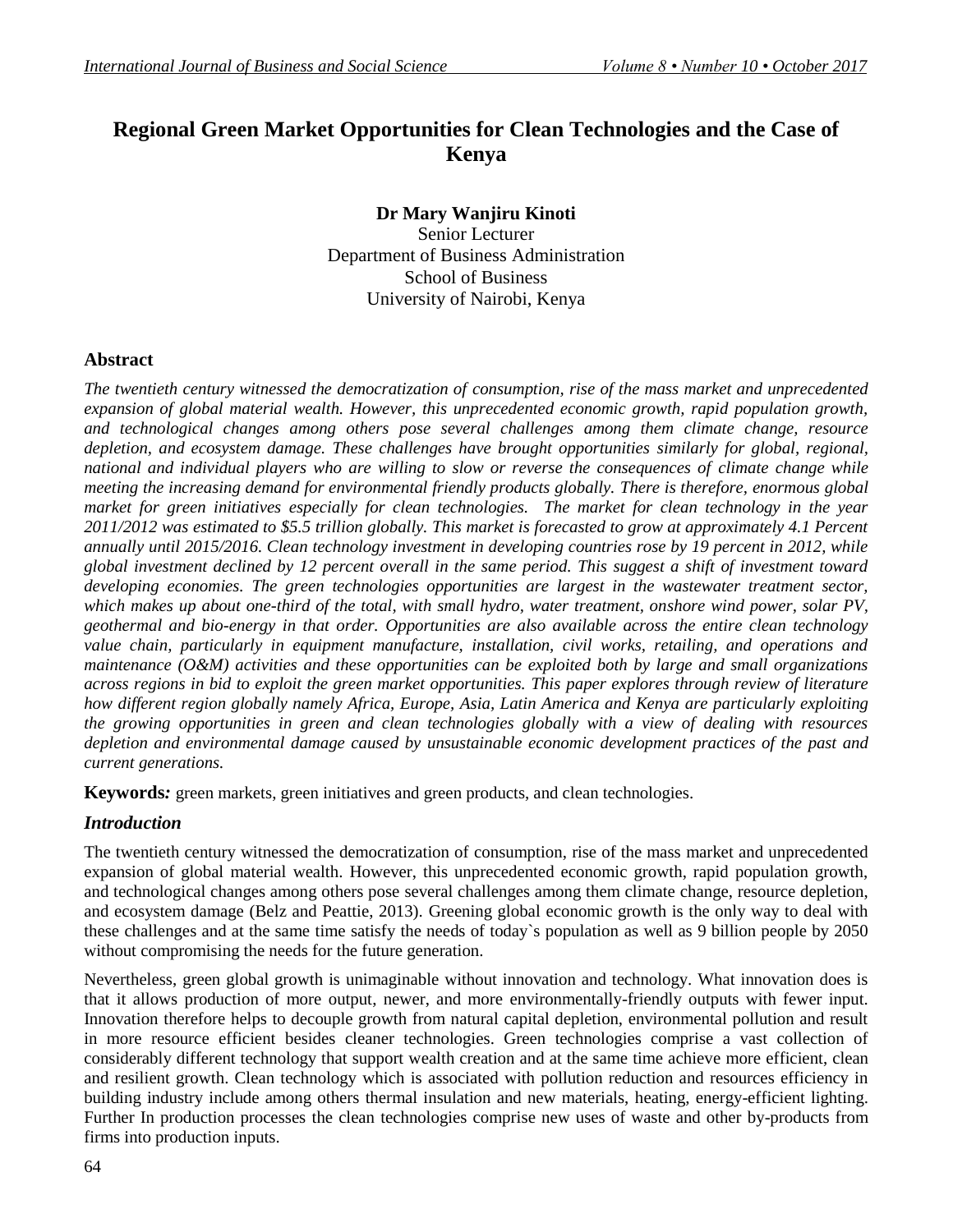Technologies regarding climate change mitigation comprise cleaner energy supply such as wind, solar, geothermal, marine energy, biomass, and hydro-power, waste-to-energy, and hydrogen fuels among others (Dutz and sharma, 2012)There is therefore, a huge global market for green initiatives especially for clean technologies. The market for clean technology in the year 2011/2012 was estimated to \$5.5 trillion globally. This market is forecasted to grow at approximately 4.1 Percent annually until 2015/2016. Clean technology investment in developing countries rose by 19 percent in 2012, while global investment declined by 12 percent overall in the same period. This suggest a shift of investment toward developing economies. The green technologies opportunities are largest in the wastewater treatment sector, which makes up about one-third of the total, with small hydro, water treatment, onshore wind power, solar PV, geothermal and bio-energy in that order. Opportunities are also available across the entire clean technology value chain, particularly in equipment manufacture, installation, civil works, retailing, and operations and maintenance (O&M) activities and these opportunities can be exploited both by large and small organizations across regions in bid to exploit the green market opportunities.

Considerable progress has been made in transitioning to green growth. Global investment in renewable energy in 2011 increased with upto 17% on 2010 to US\$ 257 billion. This represented a six-fold increase from 2004 and was 93% higher than in 2007. Developing countries are also playing a growing role in scaling up green investment. Cross-border and domestic investment originating from non-OECD countries grew 15-fold between 2004 and 2011 at a rate of 47% per year, compared with 27% per year for OECD-originating investment (world Economic forum report, 2013). The purpose of this paper is to review the regional green market opportunities for clean technologies and what Kenya is doing to exploit the growing market opportunities.

#### *Theoretical foundation*

This paper is grounded on three theories namely neo classical, sustainability and natural capitalism. The neoclassical growth theory posit that income is a function of the levels of capital (K) and labor(L), the returns to each one of them ( β and 1-β) and exogenous technological factor

$$
Y_t = A_t K^{1-\beta} L^{\beta}
$$

This theory does not include natural resources as limiting factor of production. This implies that technology can substitute for even non-renewable resources. This theory is appropriate for this paper because its explains why conventional economic development has resulted to resources depletion and environmental degradation (Solow, 1994). The Sustainability model attempt to broaden the concept of growth and development by incorporating natural environment, the economy and the society as interconnected. Accordingly, each element has its own capital stocks which must be sustained with a view of producing quality of life. These capital stocks include manufactured capital (man -made stock), stock of natural resources (natural stock), and human skills and knowledge, and social capital. This theory advocates for maintenance or enhancement of different types of capital. Jonathan and zerbe(1995)further proposes element of sustainability as economic, environment and social capital. The Natural capitalism proposes four forms of capital; natural, human, Manufactured and financial capital stocks. According to this theory life sustaining environment cannot be treated as equal factor of production but as a limiting factor underlying all productions. This argument is critical as the environment is the base upon which other forms of stocks are created. In summary neoclassical does not treat natural resources as a constraint because first prices adjust to encourage efficient use of scarce resources and secondly technology change can create new uses and efficiencies as it has done in the past. However, both sustainability and natural capitalism theory disagree with the two principles of neo classical theory fundamentally (Green Wood ,2001). Sustainability and Natural Capitalism theories explains why Globally In differing magnitudes green practices particularly in clean technologies are being adopted.

# *Waste to Energy ( WtE) Clean Technologies*

The quantity of solid waste generated is expected to grow more rapidly than the rate of urbanization rates in the forthcoming decades, reaching 2.2 billion tons/year by 2025 and 4.2 billion by 2050 (World Bank, 2012; Mavropoulos, 2012). If this solid waste is managed properly it offers big opportunity in the energy sector whose demand for clean energy is growing rapidly. In 2012, the global market for waste-to-energy technologies was valued at USD 24 billion, an average annual increase of 5% from 2008. The waste to energy market is expected to reach a market size of USD 29 billion by 2015(Frost & Sullivan, 2011).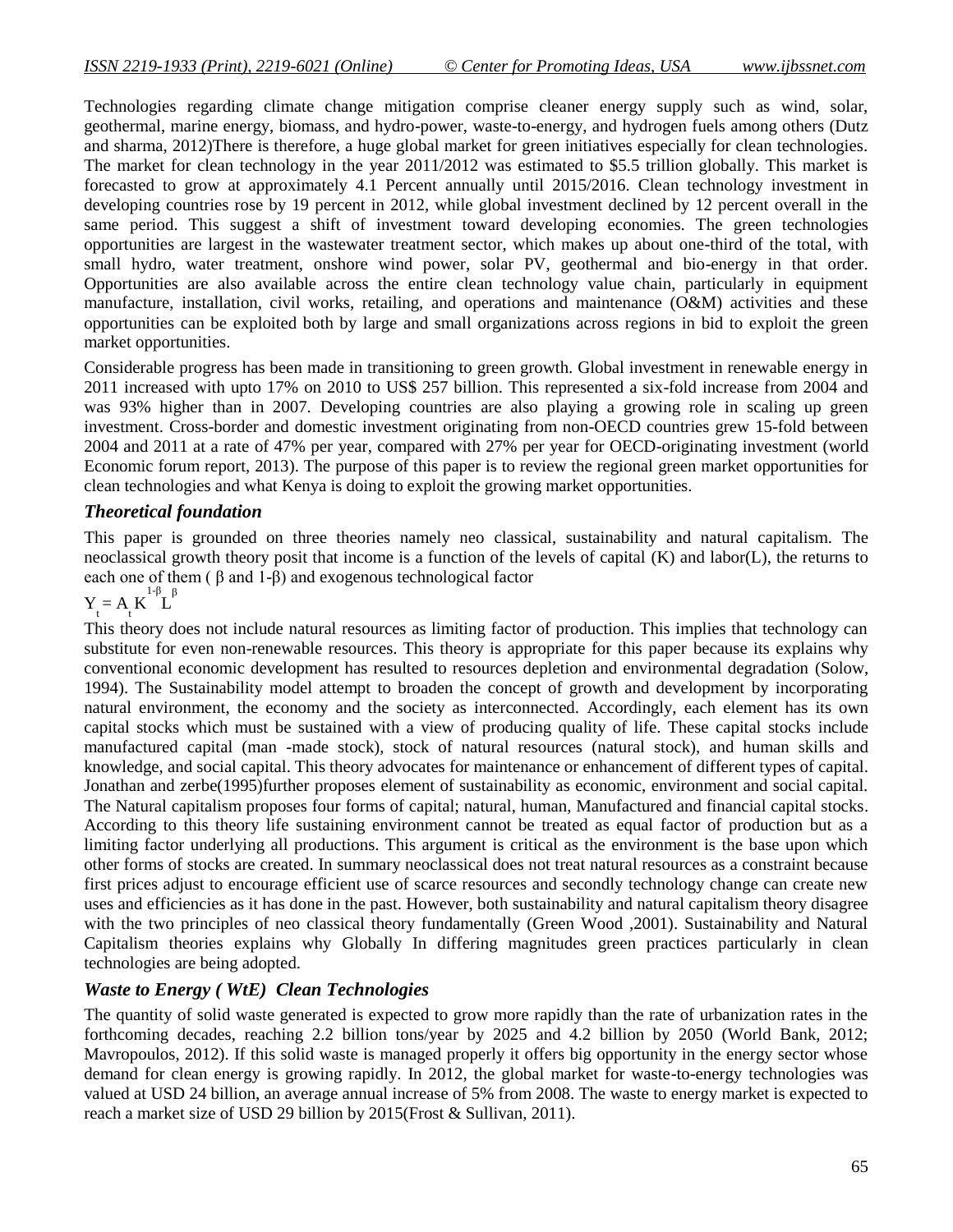Waste-to-Energy (WtE) technologies consist of any waste treatment process that creates energy in the form of electricity, heat or transport fuels (e.g. diesel) from a waste source. These technologies can be applied to several types of waste: from the semi-solid (e.g. thickened sludge from effluent treatment plants) to liquid (e.g. domestic sewage) and gaseous (e.g. refinery gases) waste. However, the most common application by far is processing the Municipal Solid Waste (MSW) (Eurostat, 2013). The main drivers for this growth could be summarized in an increasing waste generation, high energy costs, growing concerns of environmental issues, and restricted land filling capacities. WtE would help solve these issues by reducing the waste volume and cutting down on greenhouse gas emissions. Moreover, legislative and policy shifts, mainly by European governments, have significantly affected the growth of WtE market as well as the implementation of advanced technology solutions (World Energy Council, 2013). Despite the recent economic crisis, the global market of waste to energy has registered a significant increase in the past few years and is expected to continue its steady growth till 2015. Despite the environmental challenge caused by Solid waste generated globally if finance is set aside to convert the waste to energy the challenge can be turned around to an opportunity especially in renewable energy sector. Both developing and developed economies should continuously invest in conversion of solid waste to energy to mitigate resources depletion. It is worth noting that solid waste will always be generated globally and therefore if managed properly it can ensure continuous supply of renewable energy.

Although today, the bulk of MSW is generated in developed countries (North America and European Union). Nevertheless, the fastest growth in MSW generation for the coming decade is expected mainly in emerging economies in Asia, Latin America and South Africa. In terms of waste composition, there is a shift towards an increased percentage of plastic and paper in the overall waste composition mainly in the high-income countries (UNEP, 2010). It is expected that both middle- and low-income countries would follow the same trends with the increase of urbanization levels and economic development in these countries (World Energy Council, 2013).

#### *Wind energy clean technologies*

Technology has brought down the cost of renewable energy drastically particularly solar and wind energy. This presents opportunities to high and low-income countries and more so to low income countries which account for 12% of the world population but consume only 1 % of total global energy. The reason for low global consumption rate is lack of access to modern energy among others due to high cost of conventional energy (World Bank report, 2012).

According to Roney (2012) the wind energy electricity generating capacity in 2011 stood at 238000 megawatts, with 80 countries and above harnessing wind. The installed wind power capacity worldwide could meet residential electricity needs of 380 million people at European consumption levels. China led for three consequent years all countries in annual wind power installations in year 2011 with installations of 18,000 megawatts for a total wind capacity of 63,000 megawatts. This country doubled its wind capacity each year from 2005 to 2009, due to this, China surpassed the United States in 2010. The United States installed 6,800 megawatts of wind generating capacity in 2011. The United States wind capacity in 2011 was just about 47,000 megawatts across 38 states, enough to meet the electricity demand of more than 10 million homes. Europe leads all regions of the world with close to 100,000 megawatts of wind capacity. India, which has become one of the world"s leading wind turbine manufacturers, in 2011 installed 3,000 megawatts of wind. It remains fifth in the world wind rankings, with 16,100 megawatts total, with the government hoping to double the figure within five years. Pakistan on the other hand, wind capacity potential stand at 350,000 megawatts more than sufficient amount to meet its electricity needs 10 times over.

Other counties particularly in Latin America, Africa, and the Middle East have also taken advantage of wind resources. Brazil, in Latin America installed 1,500 megawatts wind capacity in 2011 leading the way in the fast expanding Latin American market, a 63 percent increase over 2010. In sub-Saharan Africa, the long-awaited 300 Megawatt from Kenya Lake Turkana wind farm was expected to break ground in northwestern Kenya in April 2012. Ethiopia brought its first wind farm online in 2011, and both Nigeria and Mauritania were poised to do the same in early 2012. It is worth to note that renewable sources of electricity are argued to be too expensive to compete with nuclear or fossil fuel power plants. However, wind is already cost-competitive, and the costs are projected to fall further, with the average wind farm being competitive by 2016, Global wind power capacity is projected to at least double between 2011 and 2016. All this effort being made all over the world is to shift from finite and costly fossil fuels to renewable sources with the aim of avoiding the disastrous consequences of climate change moving forward (UNDP, 2012).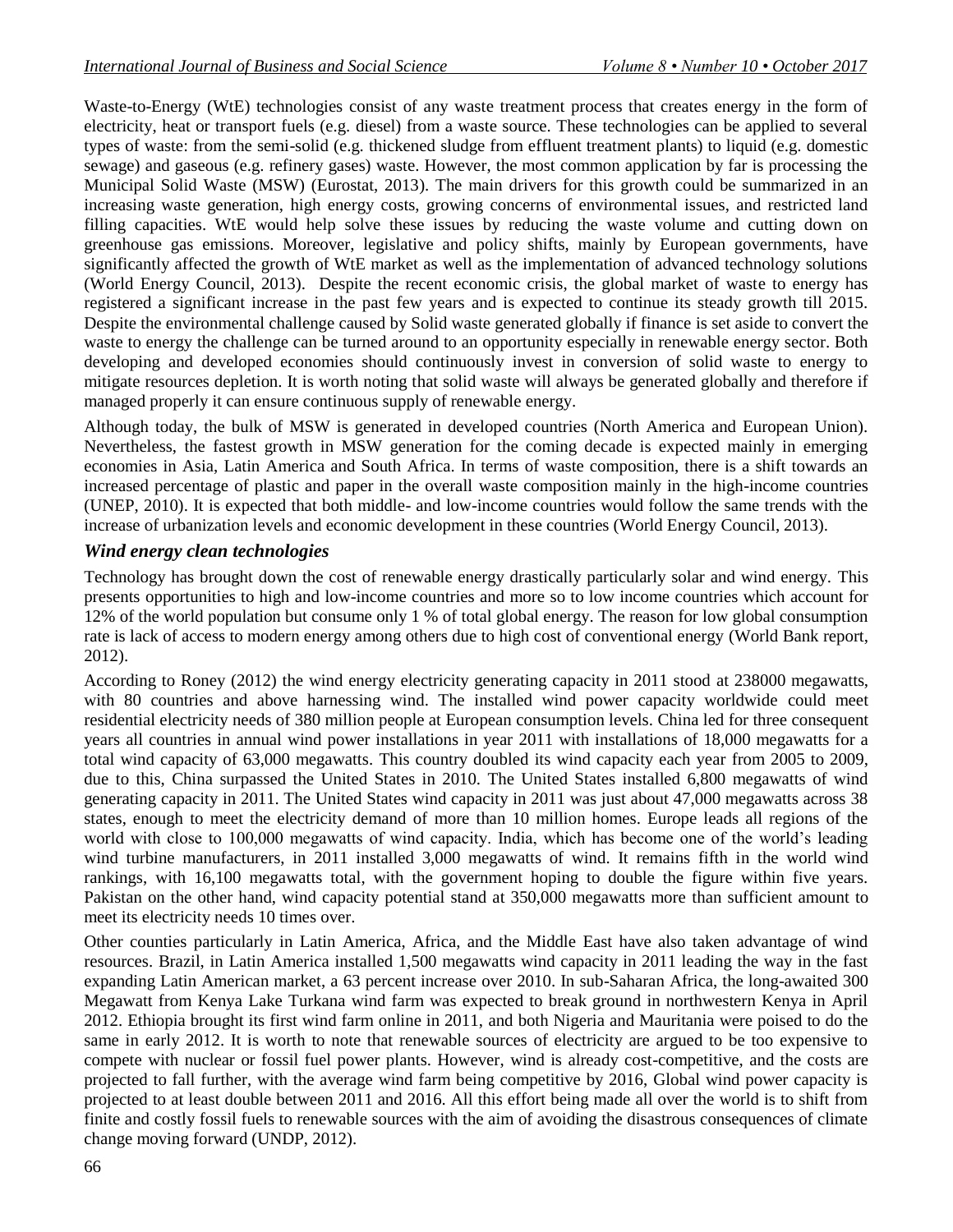#### *Solar Photovoltaic clean technologies*

The Investment in clean energy grew at an average rate of 33% per year between 2004 and 2011, with solar sector registering the highest growth rate. The Rapid growth in the industry is partially attributed to the reduced cost of wind and solar power combined with more generous subsidy programmers. Further clean energy technologies have experienced dramatic cost reductions, due to among others adoption by many countries of clean energy policies and frameworks over the past decade growth in emerging markets, beneficial economic stimulus packages favoring clean energy investment and rising costs of fossil fuels. Bloomberg New Energy Finance estimates that small-scale solar projects (less than 1 megawatt) alone attracted US\$ 22 billion in the second quarter of 2012, 13% up from the same quarter in the previous year. Over 2011, solar module prices fell by 50%, and by the end of 2011 it was also clear that installed renewable energy had surpassed overall installed nuclear capacity by 50% globally.

According to market buzz (2012) solar photovoltaic (PV) worldwide market installations reached a record high in 2011 of 27.4 Giga watts (GW), an increase of 40%. In the year 2011 demand for solar photovoltaic systems went up and it was expected to rise even higher throughout the world in 2012. Countries that were outside the 2011 top 10 were also expected to steal market share from the top 10. According to Hill (2012) the detailed picture of the market opportunities for solar PV globally were as follows in terms of numbers; In 2011 the PV industry generated \$93 billion in global revenues, up 12% year over year with Solar cell production worldwide reaching 29.5 GW in 2011, up from 23.0 GW in 2010.Production from China and Taiwan accounted for 74% of global solar cell production, up from 63% in 2010. In terms of growth in solar production China soared from seventh place in 2010, with a year over year increase of 470%, to take third place. The global aggregated demand for solar PV was expected to increase from 20% in 2011 to 32% in 2012. While Germany, Italy, China, the United States and France were the top five PV markets covered by Market buzz, making up 74% of global demand in 2011.The demand for solar PV in the European market accounted for 68% --- or 18.7 GW of world demand in 2011, down from 82% in 2010. However, Germany, Italy, and France collectively accounted for 82% of European market demand. The European market share is projected to fall below 42% by 2016 as North America and other Asian markets continue to grow. For instance, China, itself, is expected to reach 17% of global demand by 2016.

# *Africa and Green and Energy Technologies*

The level of economic and energy sector development differs widely across Africa 54 countries, in fact energy resources, whether fossil or renewable, are not distributed evenly. Decisions concerning the development of the African energy sector will have long-term implications for individual welfare, national economic development, and greenhouse gas emissions because investment in energy infrastructure spans several decades. However, recent technological advancements and cost reductions, the large-scale deployment of renewable energy offers African countries a cost-effective path to rapid, sustainable and equitable growth. Africa"s renewable energy power potential is substantially larger than the current and projected power consumption of the continent. Local geothermal, solar thermal and bioenergy resources have an important role to play in covering future heat demand. Renewable resources are plentiful; demand is growing, technology costs are falling. The moment is right for a rapid scale-up of renewable energy in Africa. Further Africa"s renewable energy power potential is substantially larger than the current and projected power consumption of the continent. This is therefore, evident that Africa has the potential to produce renewable energy from various sources namely bioenergy, geothermal, hydro, marine, solar, and wind to exploits green market opportunities in the Africa as well as the rest of the world because its potential is higher than the continent consumption(IRENA, 2012).

However, Investors, as well as the energy industry, need to understand and limit the risks of investing in renewable energy projects. They need long-term guarantees to ensure reasonable returns over the lifetime of the project, as some investments last for decades. It is worth to be cautious because the revenues of many African public utilities suffer due to the underpricing of power, in line with the low purchasing power of the population; poor revenue collection; and high transmission and distribution losses. While tackling inefficiencies in the performance of public utilities remains a priority, stronger regulatory frameworks are needed in this sector. Green market opportunity for renewable energy especially for 1.6 billion people who lack electricity and the "energy poor" that spend around US\$17 billion a year on costly inefficient oil-based lighting is evident. If developing countries could rely more on renewable energy, they would spend less on importing petroleum in addition there would be greater reductions in poverty (science for environment report, 2011).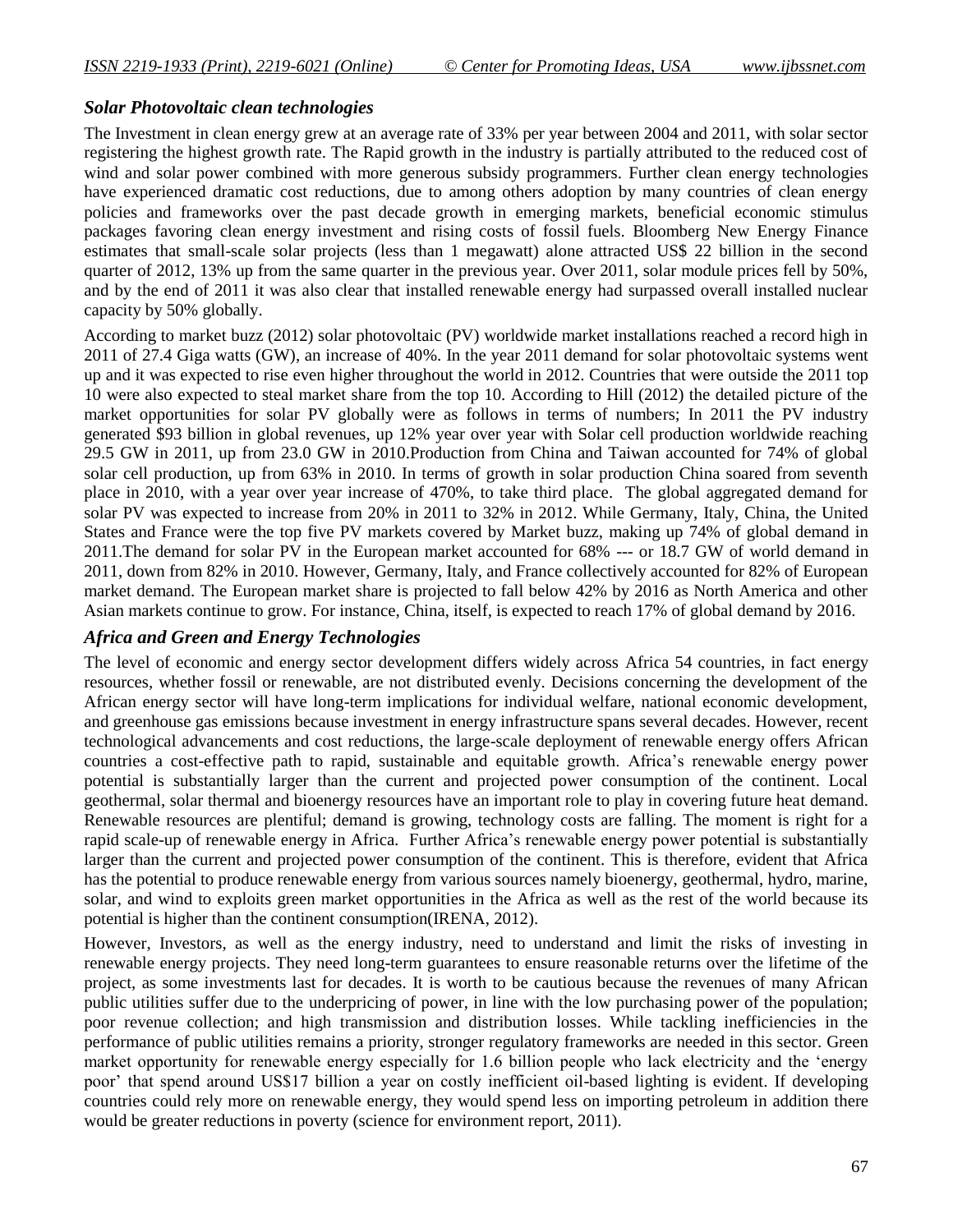# *The East and South Africa clean energy corridor*

According to IRENA Report (2012) electricity demand in East Africa was expected to increase approximately four times. Ethiopia, Kenya and Tanzania have identified about 15GW of cost effective geo-thermal potential and 40 GW of cost effective hydro potential with a view to exploiting the increasing demand. In addition, substantial wind potential exist of which 8GW has also being identified as competitive economically. As a matter of facts typical costs of USD 0.03 to 0.08 per Kwh for large-scale Hydro, USD 0.05 to 0.10 for geothermal, and USD 0.05 to 0.14 for wind power are competitive with current electric tariffs which range from USD 0.06 to 0.17 in East Africa. In South Africa the power needs are also of higher magnitude and growing. The prevailing electric tariffs are also as high as USD 0.13 to 0.16 in South Africa (IRENA, 2012).

# *Mozambique: Fundo Nacional de Energia (FUNAE), A best rural electrification fund*

This project has implemented numerous successful solar, wind, and hydropower projects which have enabled electricity access to several hundreds of schools, clinics and villages. FUNAE has also developed operations and maintenance capacity as well as a programmer to train solar technician in all provinces of that country. This Project was so successful that it also assisted to develop plans for solar manufacturing plant aimed at selling solar modules both in Mozambique and other neighboring countries. The plant was budgeted to spend USD 13 Million and its construction started in 2012 at Beleluance, Maputo province and was expected to be completed within one year (IRENA, 2012).

# *Sub-Saharan Africa*

The leading opportunities for Sub-Saharan African SMEs are in wastewater (about \$90 billion), small hydro (about \$43 billion), and water (about \$40 billion). Solar PV and geothermal are also large potential markets worth between \$20 billion and \$30 billion to SMEs(infodev,2013).The largest opportunities in wastewater are in West and Central Africa (about \$41 billion), followed by Southern Africa (about \$32 billion). Demand for small hydro projects in East Africa would address rural electrification needs and this sector is well suited to SMEs. East Africa is leading the way in small hydro opportunities with about \$38 billion of the \$43 billion regional SME opportunity, in part because of the numerous small rivers that run through the region. Small hydro provides large opportunities for SMEs in the balance of systems and operation and maintenance segments of the value chain (Infodev, 2013).

# *Middle East & North Africa*

The leading opportunities for North African and Middle Eastern SMEs are in wastewater (about \$90 billion), water (about \$40 billion), and CSP about (\$20 billion). Solar technology represents a significant opportunity in the region. This region is one of several global hotspots for solar resource. The UAE was the first Arab country to launch the green economy initiative. The initiative falls under the UAE Vision 2021 and under the Arab Green Economy Initiative. The launch was a natural continuation of green economy initiatives in the UAE, such as the building of the Masdar City, the first green city in the world; the investment in the creation of renewable energy sources, including nuclear energy; and the development of greenhouse and organic agriculture. In the recent past UAE has also become the center of green building in the Arab world. As a global nation, the UAE is committed in developing and implementing innovative solutions to protect and sustain the environment with a view of playing its part in mitigating against global warming among other environmental challenges. New, energy-efficient technologies will harness the UAE's pioneering role in the green revolution and reduce its carbon footprint (Terdiman, 2012).

# *Russia and Middle-Income Europe*

The leading opportunities particularly for SMEs in Russia and middle-income Europe region are in wastewater (about \$30 billion), small hydro (about \$29 billion), and waste (about \$34 billion) Small hydro is a particularly prominent opportunity in Romania and Bulgaria, which have hundreds of megawatts of untapped hydrological resources(Infodev,2013).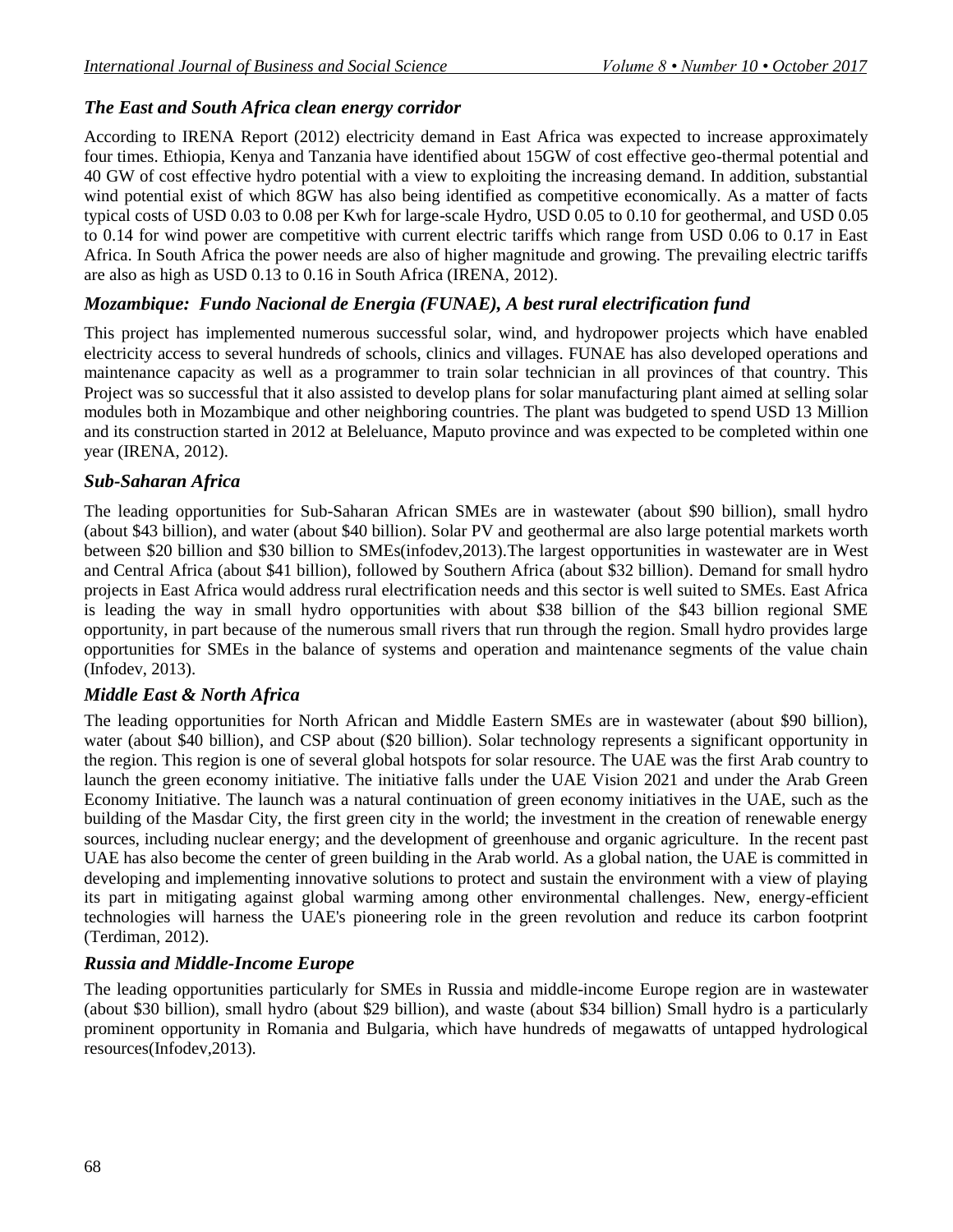#### *Germany*

In May 2011, Germany determined to become the first industrialized country to completely shift to clean energy by increasing investment and research and development for renewable energy. To attain its vision the country planned to close all its nuclear plants by 2022 despite the fact that nuclear power provides 22 percent of the Germany power. To fill the gap for its energy supply after doing away with nuclear, Germany has proposed strong development of wind, solar, and biomass; new standards for the thermal efficiency of buildings; and the creation of a continent-wide super smart grid which would include the import of power from sun-rich North Africa.In light of the above determination to use sustainable source of energy, Germany has in the recent past increased its use of wind, biogas and solar to produce electricity as opposed to brown coal.TheNet-generation of energy from renewable energy sources in the German electricity sector has increased from 6.3% in 2000 to about 30% in 2014. Further Germany has an average of 900 kWh/kWp of solar energy (McKinsey, 2008, 2013b). According to European Environmental Agency In 2013 12 percent of final energy consumption came from renewable energy. Renewable energy also accounted for 9.1 percent of heat and 5.5 percent of fuel consumption in Germany.

#### *Asia (Excluding China and India)*

According to World BankInfodev report (2013) the leading opportunities for Asian SMEs are in wastewater (about \$85 billion), small hydro (about \$50 billion), and geothermal (about \$48 billion) The region"s strong geothermal investment potential largely reflects the Indonesian government"s ambitious plans. Indonesia enjoys about 40 percent of the world"s total potential geothermal resources because of its location on some of the most volcanically active sections of the Pacific Ring of Fire (McKinsey Global Institute, 2012)

# *India*

The clean technology market opportunity analysis in India indicates that \$103 billion will be invested across 13 clean technology sectors in India over the next decade. The opportunities are ranked as follows; onshore wind (about \$23 billion), solar PV (about \$21 billion), and wastewater (about \$18 billion). India is in an advantaged position to exploit this opportunity because it enjoys among the world"s highest isolation rates as well as clear, sunny skies, which makes it ideal for both solar PV and CSP. India has responded well to its rapidly growing energy demand as it is concerned about energy security, and desire to reduce greenhouse gas emissions and therefore has directed investment towards domestic renewable energy sources India"s installed wind capacity is forecasted to reach 60 GW by 2020, up from about 18 GW in 2012 (GWEC, 2012, 2013). The country also plans to deploy up to 22 GW of solar power by 2022 as part of its National Solar Mission (Ministry of New and Renewable Energy-India, 2012a). As with most other regions, water, wastewater treatment, and solid waste management are all significant opportunities since hundreds of millions of Indians lack access to basic water and sanitation services. Government programs are aiming to accelerate the deployment of these important public services (Infodev, 2013).

# *China*

Since 1978, China has been developing at an average annual growth rate of nearly 10% per year. Over just three decades, it has developed in one giant leap from a poor country into the world"s second largest economy after the United States. Great changes have taken place in the quality of people"s lives. If this trend continues, then by 2030 China will have attained high income status in an unprecedented short period of time. China"s global market share of solar PV production grew from less than 2 percent in 2002 to 45 percent in 2010 (Sahoo and Shrimaliy, 2013). The government of china institutionally coordinated industrial PV strategy has helped develop a strong domestic manufacturing base, and domestic innovation, targeted subsidies, and lower-cost government loans have enabled manufacturers to thrive while cutting costs through process innovations. This is evidence that government intervention can drive sustainable development and also decouple growth from resources depletion. According to Bloomberg News (2012), solar PV costs have fallen by 80 percent since 2008, which has given the government confidence to boost its deployment targets to 50 GW installed capacity by 2020, and to further support its domestic industry. As a result, solar PV continues to present a large opportunity in China(Infodev, 2014).

# *The Republic of Korea:*

Korea imports 96 percent of its energy which account for 2/3 of all imports. The financial crisis exposed Korea's reliance on imported energy as a major weakness in its growth model to rebalance this situation by 2030.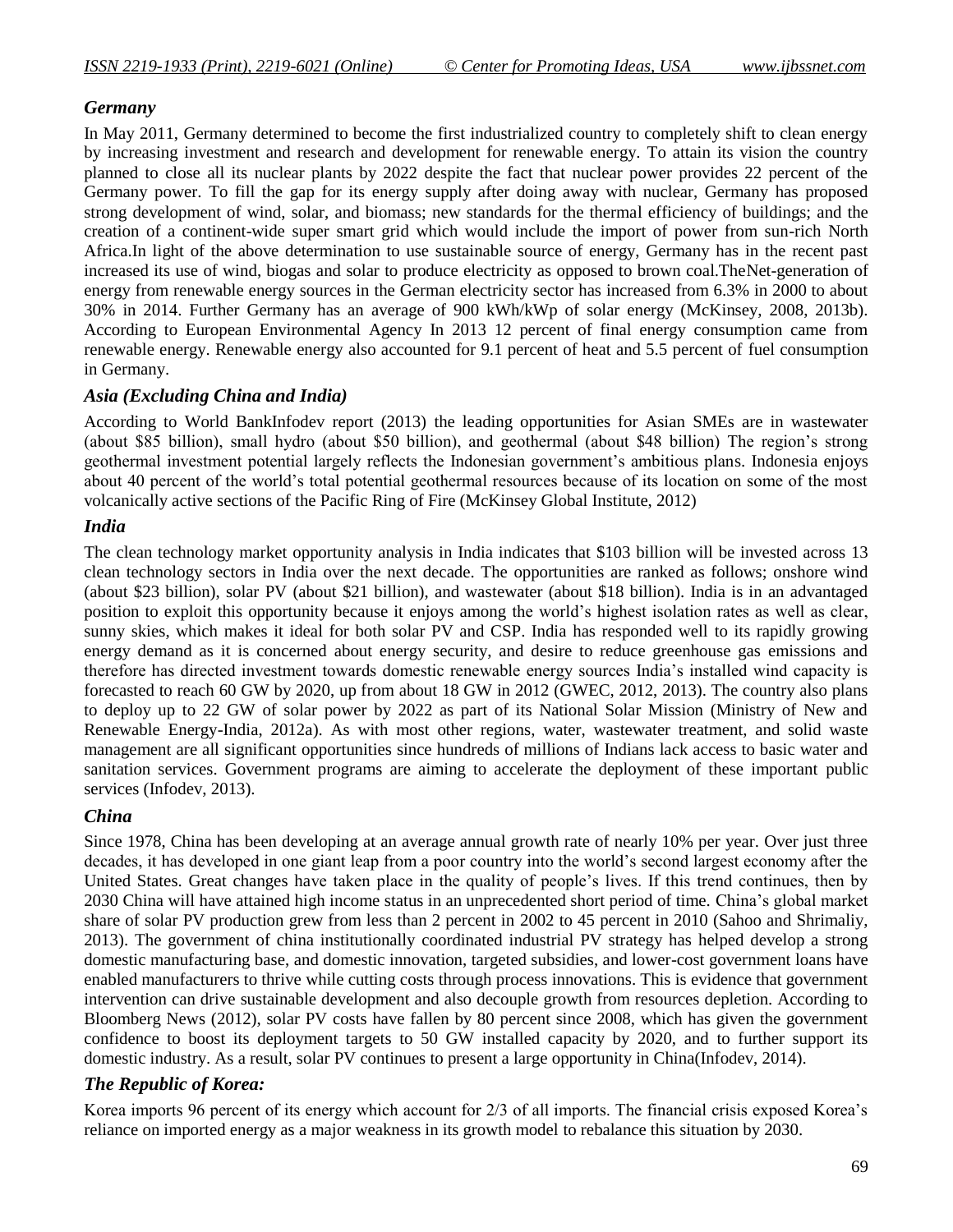Korea aims to decrease its energy intensity by 46 percent and increase the share of renewable energy in total primary energy from 2.4 percent in 2007 to 11 percent. Furthermore, the latest Five-Year Plan allocates 2 percent of GDP to 10 green growth strategies, each containing quantitative objectives and well-defined projects. Korea aims to increase its global market share of green technology exports from 2 percent in 2009 to 10 percent by 2020.

#### *Japan*

Japan"s energy intensity decreased 26% between 1980 and 2009, and it is one of the most energy-efficient countries in the world. Nevertheless, Japan pledged to go further with its 2006 "Energy Conservation Law" by improving energy efficiency by another 30 percent by 2030 relative to 2006. The plan"s implementation strategy fosters energy conservation technologies and develops a benchmarking approach to monitor energy conservation. In addition to promoting the most advanced technologies across the energy sector, the plan also introduces integrated energy consumption standards for all buildings and targets net zero- energy houses by 2020 (and the norm nationwide by 2030). Japan"s Top Runner Program, tests 21 types of appliances ranging from vending machines and air conditioners to television sets to determine the most efficient model, and make that model"s level of efficiency the new baseline. Then, manufacturers have the obligation to achieve the new baseline within four to eight years. Japan"s newest innovation is the concept of "smart community", a model city that maximizes the use of renewable energy and relies on smart grids to deal with its intermittent nature.

#### *Latin America*

In Latin American the largest opportunity for SMEs in clean technologies are in wastewater (about \$160 billion), bio energy (about \$40 billion), and water (about \$40 billion). In this region some countries are seeing fast growth according to Inter-American Development Bank (2013) with triple digit growth they are; Mexico (450 percent), the Dominican Republic (431 percent), Uruguay (327 percent), Peru (325 percent), and Chile (314 percent). Bioenergy presents a large opportunity for SMEs across the value chain in Latin America. The region has great bioenergy potential, with a land area of around 250 million hectares available for feedstock production, led by Brazil (Inter-American Network of Academies of Science, 2012). Ethanol production is poised to grow enormously over the next ten years, and heat and electricity from biomass, especially from sugarcane bagasse, is also ready for significant growth (Carbon Trust, 2012a: infodev,2013)

#### *Case Studies in Kenya for green and clean technologies opportunities*

This section focuses on Kenya green and clean technology opportunities stating with bioenergy, Crop based biofuels, Industrial biomass and Climate-Smart Agriculture in that order. Bioenergy is a renewable energy made from biomass, which is organic material derived from plant or animal matter. In Kenya there are three sources of bio energy namely Naturally occurring biomass (from trees or mature), Industrial biomass (Agro-industries waste), and Crops grown commercially with sole purpose of biofuel production to Supply heat, power, gas, and transport fuel. In Kenya biogas production exists particularly for industrial waste, areas where industrial scale Biogas can be exploited in Kenya according to GTZ are; Solid waste from Nairobi City Council, Sisal waste, Coffee waste and Certain food processing (German Biomass Research Centre, 2010). Crop based biofuels in Kenya is generated from Jatropha crop seeds which produce biodiesel oil. According to Khatum, (2013) though Jatropha was introduced in Kenya several years ago in arid lands the results have being similarly poor (Infoldev, 2014).Farmers in several parts of Kenya reported that Jatropha grew more slowly and produced fewer seeds than they were led to believe (GTZ, 2009; Husberge 2009, Wadhams, 2009).

Industrial biomass (Agro-industries waste)mainly produced by sugar companies are used to generate two types of bioenergy namely; Bioethanol from molasses and Cogeneration using Bagasse. Kenya sugar board requires all sugar millers to produce Bio ethanol and electricity within 24 months (Business daily, 2013). Only Mumias sugar met these requirements then, however, currently Mumias Sugar Company is in financial crisis and in mid-2014 received Ksh 1 billion (\$100 million) to save the company from closure.

Climate-Smart Agriculture is an approach that aims to increase agricultural yields, boost profits, reduce local pollution, address poverty, enhance climate resilience and reduce greenhouse gas emissions (FAO, 2013). Kenya leads the African continent in tea production and is a large exporter of coffee. It is also well known for floral exports, as well as other horticultural products including; green beans, onions, cabbages, snow peas, avocados, mangoes, and passion fruit (Horticultural Crops Development Authority, 2013).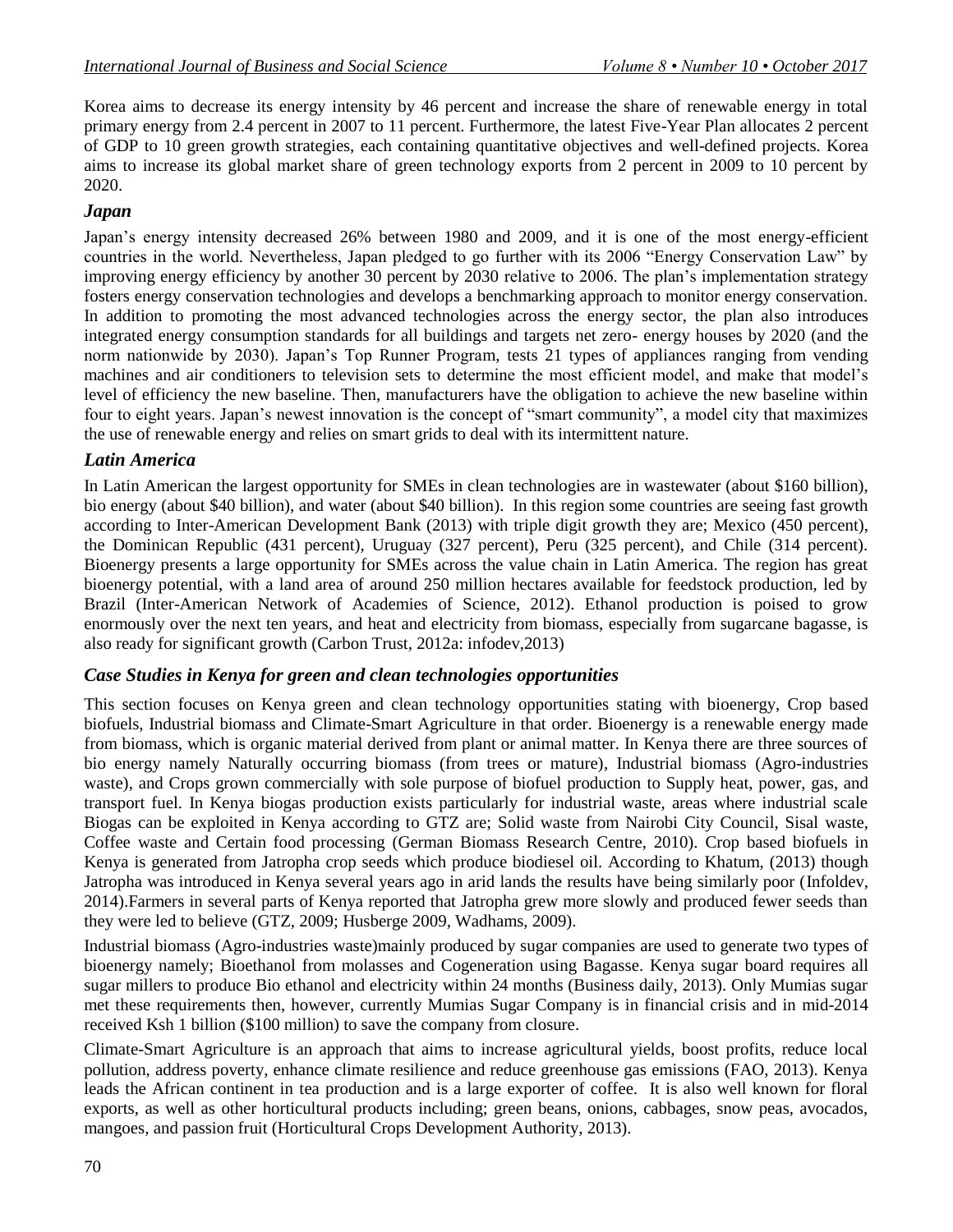Market opportunity analysis for clean technology shows that approximately \$290 billion will be invested across 11 clean technologies in the next decade in East Africa. Of this market opportunity a significant portion is expected to be focused in Kenya.Wastewater, small hydro, solar PV geothermal and water are top five clean technologies to be adopted in East Africa. In Kenya a survey of 50 clean technology firms suggest that majority are in renewable energy as shown below: 87% renewable energy, 46% energy efficiency, 28% - sustainable agriculture, 26% - waste management & Purification.

#### *Drivers and challenges of Green global economy*

The global economy is almost five times the size it was half a century ago. This economic growth resulted to unprecedented environmental damage over the years with an estimated 60 per cent of the world"s ecosystems having been degraded. The reality is that significant scarcity of key resources such as oil could be less than a decade away (Science and Environment. Policy,2011). This reality is causing governments, communities, private investors, entrepreneurs to explore green initiatives especially in clean technologies.

The realization that it is much smarter to anticipate and address climate change impacts and build resilience up front than to simply respond to the human and economic costs after impacts occur is also a driving force to green actions. This implies that that the cost of taking action today is much less than the costs of inaction. According to an analysis by the US Geological Survey and the World Bank, an investment of \$40 billion to reduce disaster risk could prevent disaster losses of \$280 billion (Caring for Climate Report, 2011).

The ability of clean technology to foster job growth and stimulate innovation makes it particularly relevant to developing countries and more so in small and medium enterprises. Clean technology is a growing employment sector globally and green jobs compare favorably to jobs in other sectors further they tend to be more skilled, safer, and better paid (Infodev, 2013).

The main drivers for this clean technology growth particularly of Waste to Energy (WtE) could be summarized as increasing waste generation, high energy costs, growing concerns of environmental issues, and restricted land filling capacities. The Rapid growth in the clean technology industry is partially also attributed to the reduced cost of wind and solar power combined with more generous subsidy programs from various governments. Further clean energy technologies have experienced remarkable cost reductions, due to among others adoption by many countries of clean energy policies and frameworks over the past decade, growth in emerging markets, beneficial economic stimulus packages favoring clean energy investment and rising costs of fossil fuels.

Greening the world requires extraordinary levels of cooperation, collaboration and resource mobilization among governments, businesses, civil society groups and communities themselves. Due to the reality that climate change affects all globally though the effect is more serious in developing countries has resulted in more cooperation, collaboration and resources mobilization globally. The private sector has much also to contribute to the development and implementation of climate change adaptation solutions, for instance through sector specific expertise, technology, significant levels of financing, efficiency and entrepreneurial spirit. Companies that carefully assess climate change risks and opportunities and implement creative solutions to climate change will create business value while making important contributions to green growth and eventually green global economy (caring for climate report, 2011).

Despite the opportunities in clean technologies, the unique character of investing in clean technology is high upfront capital requirements and longer payback periods for investors. This means it has greater difficulty attracting venture capital and requires more public investment than traditional sectors. This investment obstacle is even more pronounced in developing countries where payback scenarios are more uncertain and SMEs and new ventures are riskier.GDP has been an "unreliable compass" that has guided the world into the current economic and environmental crisis, this because there are many aspects of wellbeing it does not measure, including; environmental conditions (both current and future), individual income, health and education. GDP measures the flow of goods and services produced within a national market. Further it is regularly used by Economists, politicians and the media as a representation of overall progress, however, it is a measure of economic activity not economic well-being. To use the analogy of an electric meter in a building, the assumption that increased GDP means increased well-being is comparable to saying that the more electricity used by the building, the better the quality of life for people living in that building (science and environment policy, 2012). However, previous research indicates that, beyond a certain threshold, increase in GDP may have a negative effect on well-being.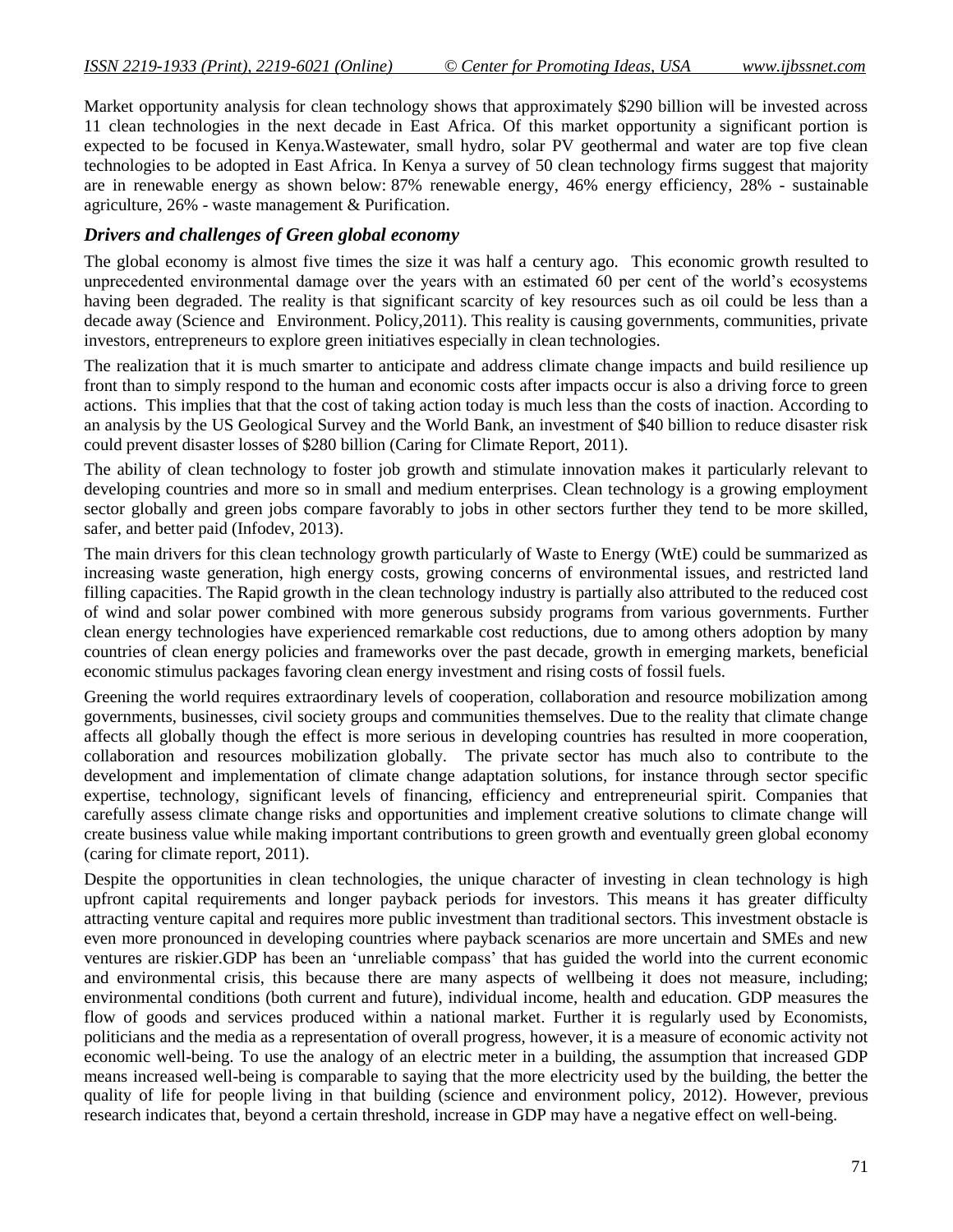This argument brings to right the fact that continued use of GDP as a measure overall progress of global economy will be a stumbling block to adoption and exploitation of clean technologies opportunities. Despite multitudes of global environmental agencies and programs, environmental deterioration Continues Unabated, this can be attributed to weak global governance mechanisms towards green economy. Indeed, many contemporary global environmental policies have a built-in failure as they simply shift the problem, rather than address it head-on. For example, the UN"s Clean Development Mechanism (CDM) allows parties to meet their emission reduction targets by funding environmental projects in other countries more so in developing countries. This results to locking developing countries into the same environmentally problematic, western paths of development. To promote a global green economy, policy will have to begin by recognizing how much resource extraction and waste production can be accommodated by natural systems, and then restructure economic activities accordingly. This requires analyzing the scale of emissions and waste streams that natural systems can cope with, and constrain economic activities according to these limits(Science for Environment Policy, 2011).

#### *Conclusion*

The Green investments in clean technologies are happening everywhere both in developed and developing world. These investments are being made all over the world to shift from finite and costly fossil fuels to renewable sources with the aim of avoiding the disastrous consequences of climate change moving forward. China is leading in terms of the rate at which it has grown particularly in solar production. The European market share is projected to fall as North America and other Asian markets continue to grow. Africa"s renewable energy power potential is substantially larger than the current and projected power consumption of the continent. The moment is right for a rapid scale-up of renewable energy in Africa. If developing countries rely more on renewable energy, they will spend less on importing petroleum and reduce poverty greatly.

# *References*

- Aparisi, T.D. and Ekins, (2015). Science for Environment Policy: Exploring the Links Between Energy Efficiency and Resource Efficiency <http://ec.europa.eu/environment/integration/research/newsalert/pdf/> energy efficiency and resource efficiency links 49si en.pdf. Date accessed 19 August 2015.
- Chandak. S. P. (2010). Trends in Solid Waste Management: Trends in Solid Waste Management: Issues, Challenges and Opportunities Issues, Challenges and Opportunities. International Consultative Meeting on Expanding Waste Management Services in Developing Countries, Tokyo, Japan. http://www.un.org/esa/dsd/susdevtopics/sdt\_pdfs/meetings2010/icm0310/1a\_Surya\_Chandak.pdf . Date accessed 19 August 2015
- Dutz. M. A. &Sharma.S. (2012). Green Growth, Technology and Innovation: The World Bank Poverty Reduction and Economic Management Network Economic Policy and Debt Department https://search.yahoo.com/yhs/search?hspart=mozilla&hsimp=yhs-006&ei=utf-8&fr=ytff1 ff24&p=Dutz%2C%20M.%20and%20Sharma%2C%20S.%20%20%282012%29.%20Green%20Growth %2C%20Technology%20and%20Innovation%20pdf&type= Date accessed 19 August 2015.
- Eurostat (2013): [http://epp.eurostat.ec.europa.eu/portal/page/portal/waste/introduction/R](http://epp.eurostat.ec.europa.eu/portal/page/portal/waste/introduction/)adermacher. The EU in the world 2013A statistical portrait.
- http://www.effra.eu/attachments/article/137/The%20EU%20in%20the%20World%202013\_A%20Statistical%20P ortrait\_Eurostat\_2013.pdf. Date accessed 19 August 2015.
- Frost & Sullivan (2011). Key opportunities in waste to energy plant market (technical insights). http://www.marketresearch.com/product/sample-6357606.pdf Date accessed 20 August 2015.
- Hill, J. (2012). World Solar PV Market Grew Considerably in 2011, UNDP Articles and Excerpts that Illustrate Green Economy and Sustainable Development Efforts. http://cleantechnica.com/2012/03/19/worldwidesolar-pv-market-grew-in-2011/Accesses on 19 August 2015.
- IISD, (2015) .Rwanda Identifies Green Opportunities. Retrieved from [http://climate-l.iisd.org/news/world-bank](http://climate-l.iisd.org/news/world-bank-identifies-)[identifies-c](http://climate-l.iisd.org/news/world-bank-identifies-)lean-tech-market-opportunities-for-smes/ Date accessed 7 August 2015.
- IRENA.(2009). Africa"s renewable future. The path to sustained growth. [http://www.irena.org/D](http://www.irena.org/)ocumentDownloads/Publications/Africa\_renewable\_future.pdf Date accessed 19 August 2015.
- IRENA. (2013). Africa"s renewable future. The path to sustained growth